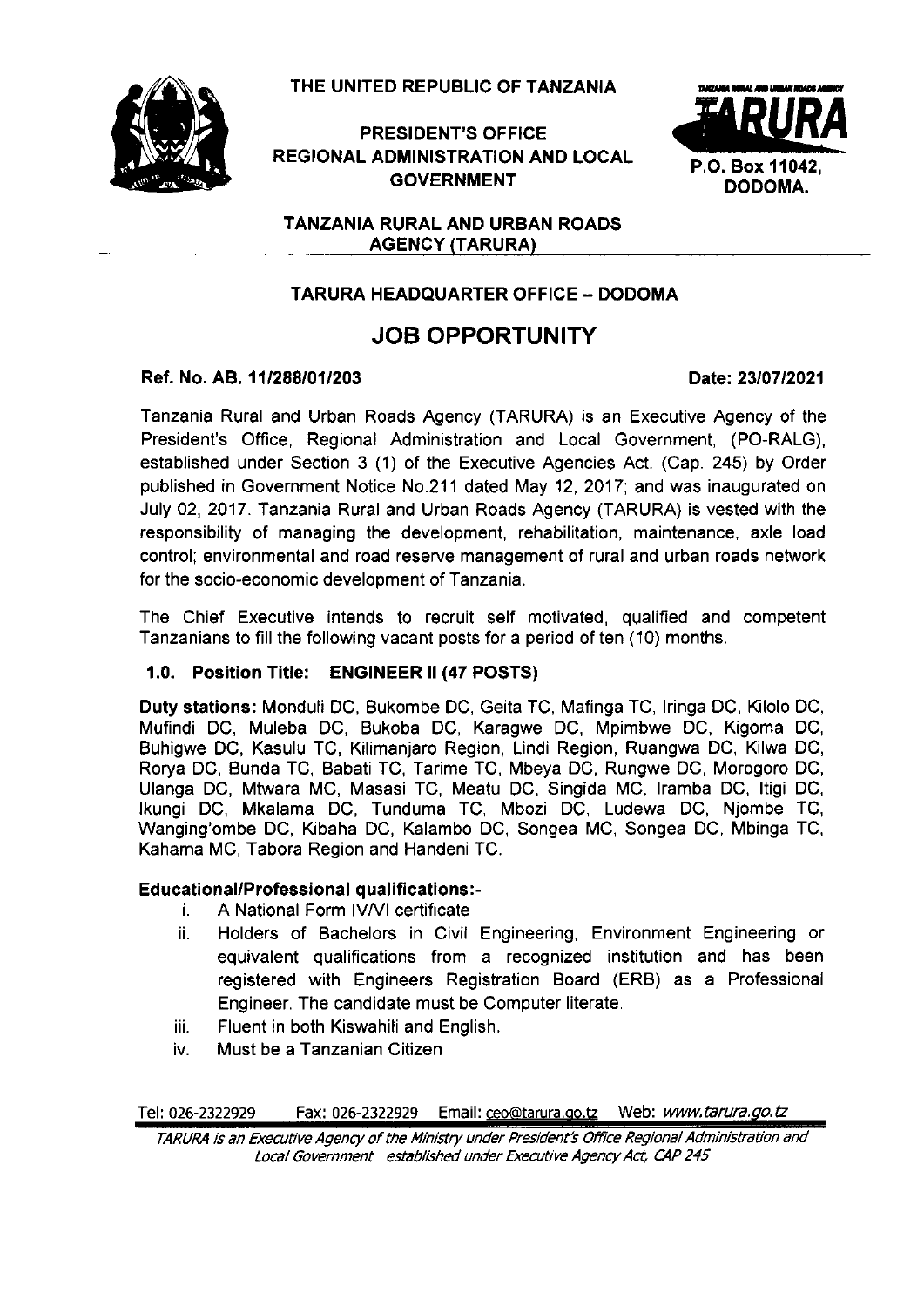Work Experience: Not less than 3 years in Roads development and maintenance Projects

Age Limit: Not above 45 years of Age.

**Salary:** According to TARURA Salary Scale.

### Duties and Responsibilities;

- i. To assist in preparation of tender documents for procurement of Works contractors.
- ii. To undertake road inventory, condition and traffic count survey;
- iii. To supervise contractor at site and force account operations;
- iv. To attend regular site meetings and prepare minutes:
- v. To Manage quality control of maintenance of roads, bridge and construction materials,
- vi. To prepare TARURA road and bridge maintenance plans and budgets;
- vii. To assess emergency works recommend appropriate intervention and cost;
- viii. To perform such other related duties as may be assigned by supervisor.

# 2.0 Position Title: PROCUREMENT AND SUPPLIES OFFICER ll (26 POSTS)

Duty stations: Geita, Kagera, Katavi, Kigoma, Kilimanjaro, Manyara, Mara, Mtwara, Mwanza, Rukwa, Ruvuma, Songwe and Tabora.

# Educational/Professional qualifications :-

- i. A National Form IV/VI certificate
- ii. Holders of Bachelors or Advanced Diploma in Procurement and Supplies, Materials Management, Logistics Management, Business Administration (majoring in Procurement and Supplies) or equivalent qualifications from a recognized institution and has been registered with Procurement and Supplies Professionals and Technicians Board (PSPTB). The candidate must be Computer literate.
- iii. Fluent in both Kiswahili and English.
- iv. Must be a Tanzanian citizen

Work Experience: Not less than 3 years in Procurement and Supplies activities.

Age Limit: Not above 45 years of Age.

**Salary:** According to TARURA Salary Scale.

### Duties and Responsibilities;

- i. To collect quotations from different suppliers/producers;
- ii. To prepare purchase orders;

Tel: 026-2322929 Fax: 026-2322929 Email: ceo@tarura.go.tz Web: www.tarura.go.tz

TARURA is an Executive Agency of the Ministry under President's Office Regional Administration and Local Government established under Executive Ageney Act, CAP 245